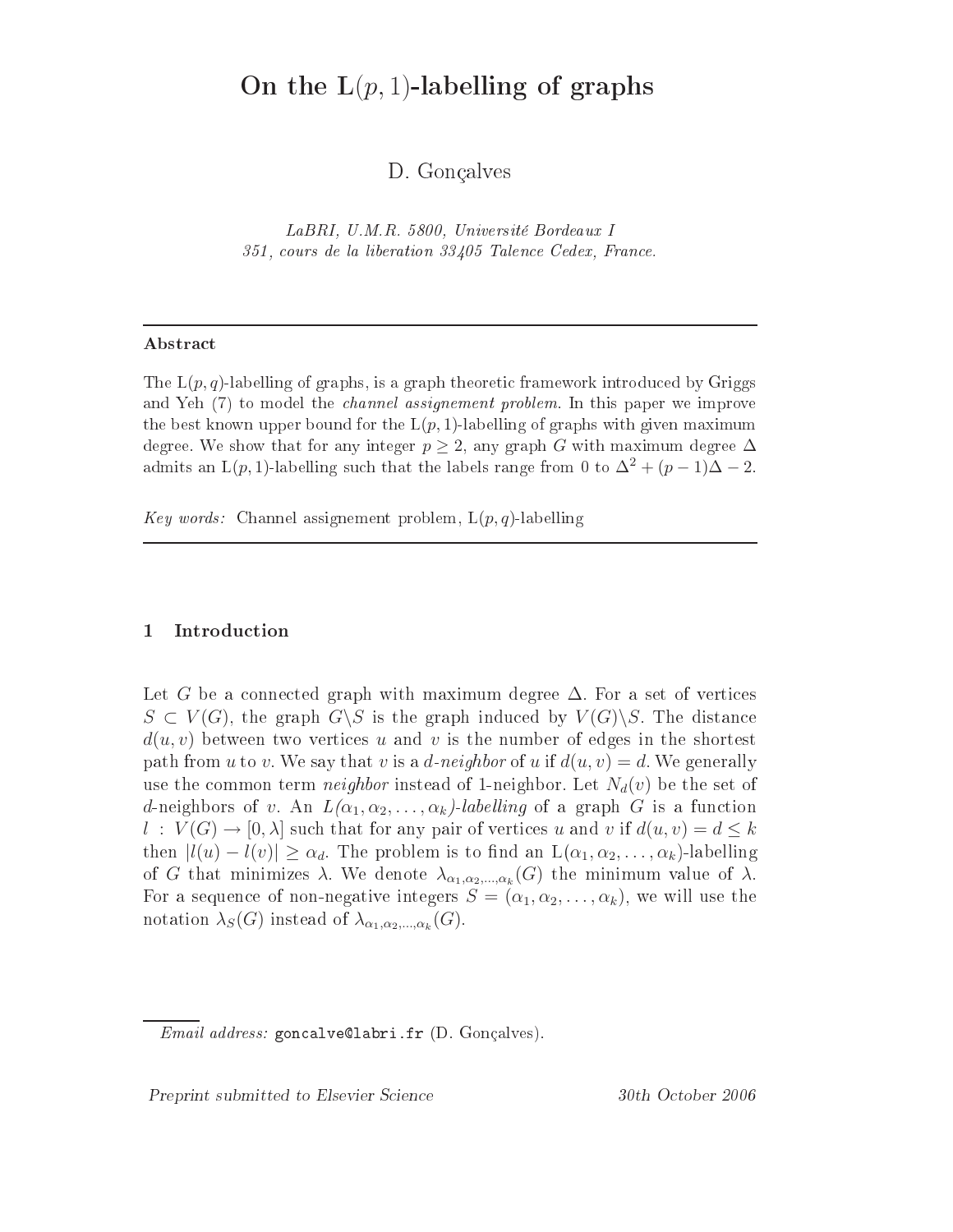$L(\alpha_1, \ldots, \alpha_k)$ -labellings arise from the *channel assignement problem*. The channel assignement problem is to assign a hannel to ea
h radio transmitter so that close transmitters do not interfer and such that we use the minimum span of frequency. Roberts proposed to assign channels such that "close" transmitters receive different channels and "very close" transmitters receive channels that are at least two channels apart. This is an  $L(2,1)$ -labelling of a graph G where the vertices are the transmitters, the "very close" transmitters are adjacent vertices and the "close" transmitters are vertices at distance 2 in G. Sin
e the onstraints between transmitters disminish with the distan
e, the  $L(\alpha_1, \alpha_2, \ldots, \alpha_k)$ -labelling of graph is interesting for this problem when the sequence  $\alpha_1, \alpha_2, \ldots, \alpha_k$  is decreasing. Many work has been done on  $L(2,1)$ labelling since the first paper of Griggs and Yeh (7). Many papers deal with bounding  $\lambda_{\alpha_1,\alpha_2}$  for some graph families  $(1;\,4;\,5;\,8;\,9;\,11;\,14;\,15;\,16)$  or given some graph invariants such as  $\chi(G)$ ,  $\omega(G)$  or  $\Delta$  (2; 3; 10; 12). In their paper (7), Griggs and Yeh proved that  $\lambda_{2,1}(G) \leq \Delta^2 + 2\Delta$  and proposed the following onje
ture.

Conjecture 1 For any graph G with maximum degree  $\Delta \geq 2$ ,  $\lambda_{2,1}(G) \leq \Delta^2$ .

Actually they proved it for  $\Delta = 2$  and for graphs of diameter at most 2. They also proved that determining  $\lambda_{2,1}(G)$  is NP-complete. The conjecture is still open for  $\Delta \geq 3$  and for various families of graphs. In (9), Kang proved it for Hamiltonian cubic graphs. The results in  $(1; 8; 14)$  prove the conjecture for planar graphs with maximum degree  $\Delta \neq 3$ .

In  $(2)$  the authors gave an algorithm for the  $L(2,1)$ -labelling and improved the upper bound of  $\lambda_{2,1}$  to  $\Delta^2 + \Delta$ . In (3), with the same algorithm they obtained that  $\lambda_{p,1}(G) \leq \Delta^2 + (p-1)\Delta$ . Let  $\sigma(S,\Delta)$  be the function defined for any sequence  $S = (\alpha_1, \ldots, \alpha_k)$  by  $\sigma(S, \Delta) = \sum_{i=1}^k \alpha_i \Delta(\Delta - 1)^{i-1}$ . With the algorithm used in  $(2, 3)$ , we can extend their result as follow:

**Proposition 2** For any sequence of non-negative integers  $S = (\alpha_1, \alpha_2, \ldots, \alpha_k)$ , with  $k \geq 1$ , and any graph G with maximum degree  $\Delta$ , we have that  $\lambda_S(G) \leq$  $\sigma(S,\Delta)$ .

This is not the best known bound. In (10), Král and Skrekovski had a result on the list hannel assignement problem. As a orollary of their result we have that:

Theorem 3 (Král and Škrekovski) For any sequence of non-negative integers  $S = (\alpha_1, \alpha_2, \dots, \alpha_k)$ , with  $k \geq 2$  and  $\alpha_1 > \alpha_2$ , and any graph G with maximum degree  $\Delta \geq 3$ , we have that  $\lambda_S(G) \leq \sigma(S, \Delta) - 1$ .

We slightly improved this bound for some specific sequences  $S$ .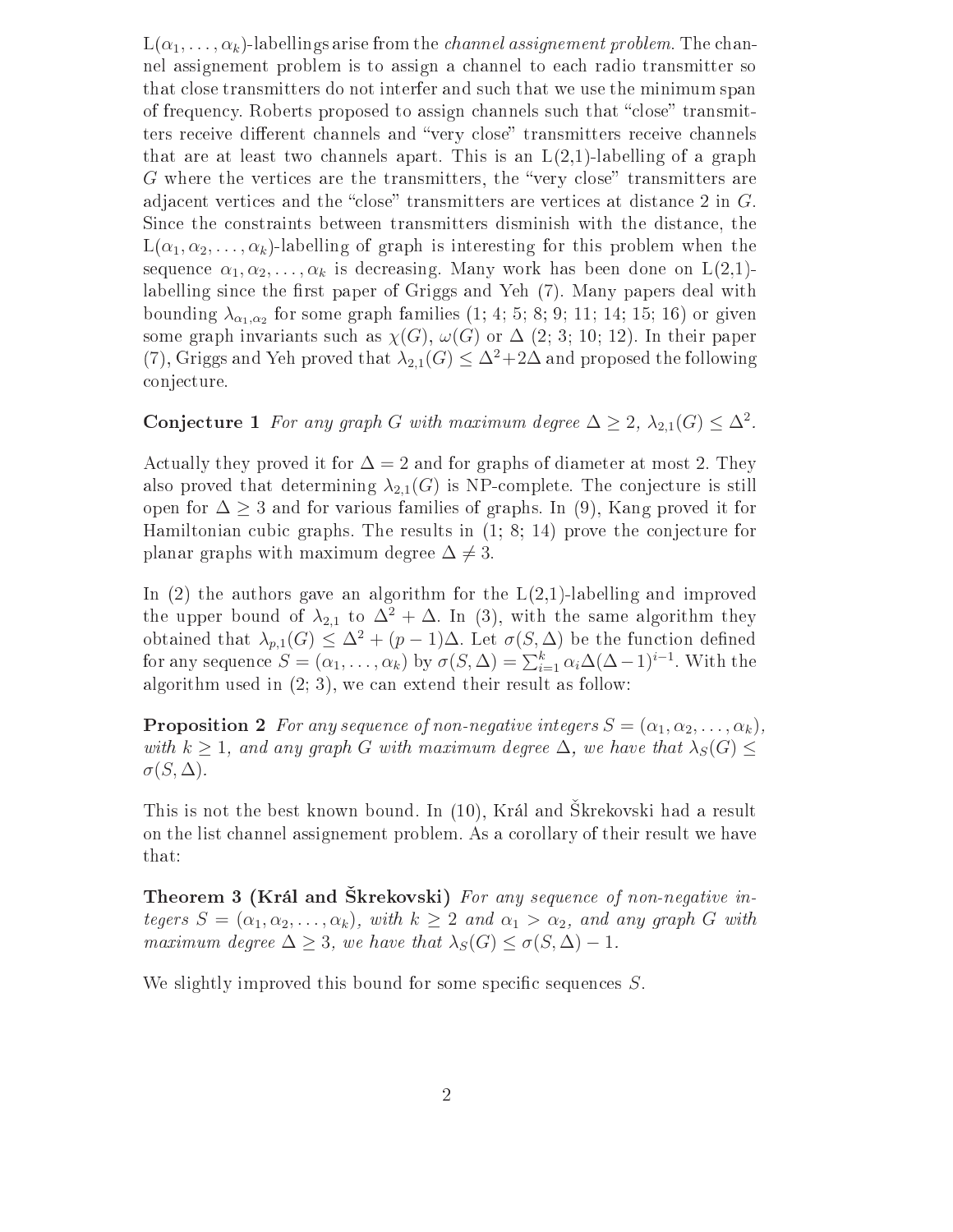**Theorem 4** For any sequence  $S = (\alpha_1, \ldots, \alpha_k)$  such that  $k \geq 2$ ,  $\alpha_1 \geq 2$ ,  $\alpha_k = 1$  and  $1 \leq \alpha_i < \alpha_1$  for  $1 < i < k$ , and for any connected graph G with maximum degree  $\Delta \geq 3$ , there is an ordering of the vertices,  $v_0, v_1, \ldots, v_n$  and an  $L(\alpha_1,\ldots,\alpha_k)$ -labelling l of G such that:

(1)  $l(v_0) \leq \sigma(S, \Delta) - 1$ , (2)  $l(v_i) \leq \sigma(S, \Delta) - j$  for  $1 \leq j \leq k$ , and (3)  $l(v_j) \leq \sigma(S, \Delta) - k$  for  $k \leq j$ .

This implies that just a constant number of vertices,  $k$ , may be labelled more than  $\sigma(S, \Delta) - k$ . We have a stronger result for  $k = 2$ .

**Theorem 5** For any sequence  $S = (p, 1)$  with  $p \ge 2$  and any graph G with maximum degree  $\Delta \geq 3$ , we have that  $\lambda_{p,1}(G) \leq \sigma(S, \Delta)-2 = \Delta^2+(p-1)\Delta-2$ .

So, for the L(2,1)-labelling we obtain that  $\lambda_{2,1}(G) \leq \Delta^2 + \Delta - 2$  and we get a little closer to Conjecture 1. To prove Theorem 4 and Theorem 5 we need the following structural lemma.

**Lemma 6** Every graph G with maximum degree  $\Delta \geq 3$  has either:

- (i) a vertex v with degree less than  $\Delta$ ,
- (*ii*) a cycle of length three,
- (iii) two cycles of length four passing through the same vertex  $v$ ,
- (iv) a vertex v with three neighbors  $u, x$  and  $y$ , such that there is a cycle of length four passing through the edge uv and such that the graph  $G \setminus \{x, y\}$ is onne
ted, or
- (v) a vertex u with two adjacent vertices v and w such that the graph  $G\backslash X$ is connected, where X is the set  $(N_1(v) \cup N_1(u)) \setminus \{w\}.$

In Section 2, we extend the labelling algorithm presented in (2) and its analysis implies Proposition 2. In Section 3, we slightly modify this algorithm and we prove Theorem 4. In Se
tion 4, we prove Theorem 5 using Lemma 6. Finally, we prove Lemma 6 in Section 5.

### 2 The basi algorithm

The algorithm presented in (2) performs an  $L(2, 1)$ -labelling of a a graph G with maximum degree  $\Delta$ . The analysis of the algorithm gives the following bound,  $\lambda_{2,1}(G) \leq \Delta^2 + \Delta$ . Here we present an extended version of this algorithm that performs an  $L(\alpha_1, \ldots, \alpha_k)$ -labelling, for any sequence  $(\alpha_1, \ldots, \alpha_k)$ . The analysis of this algorithm establishes Proposition 2. Let  $v_0, \ldots, v_n$  be an ordering of the vertices in  $V(G)$ .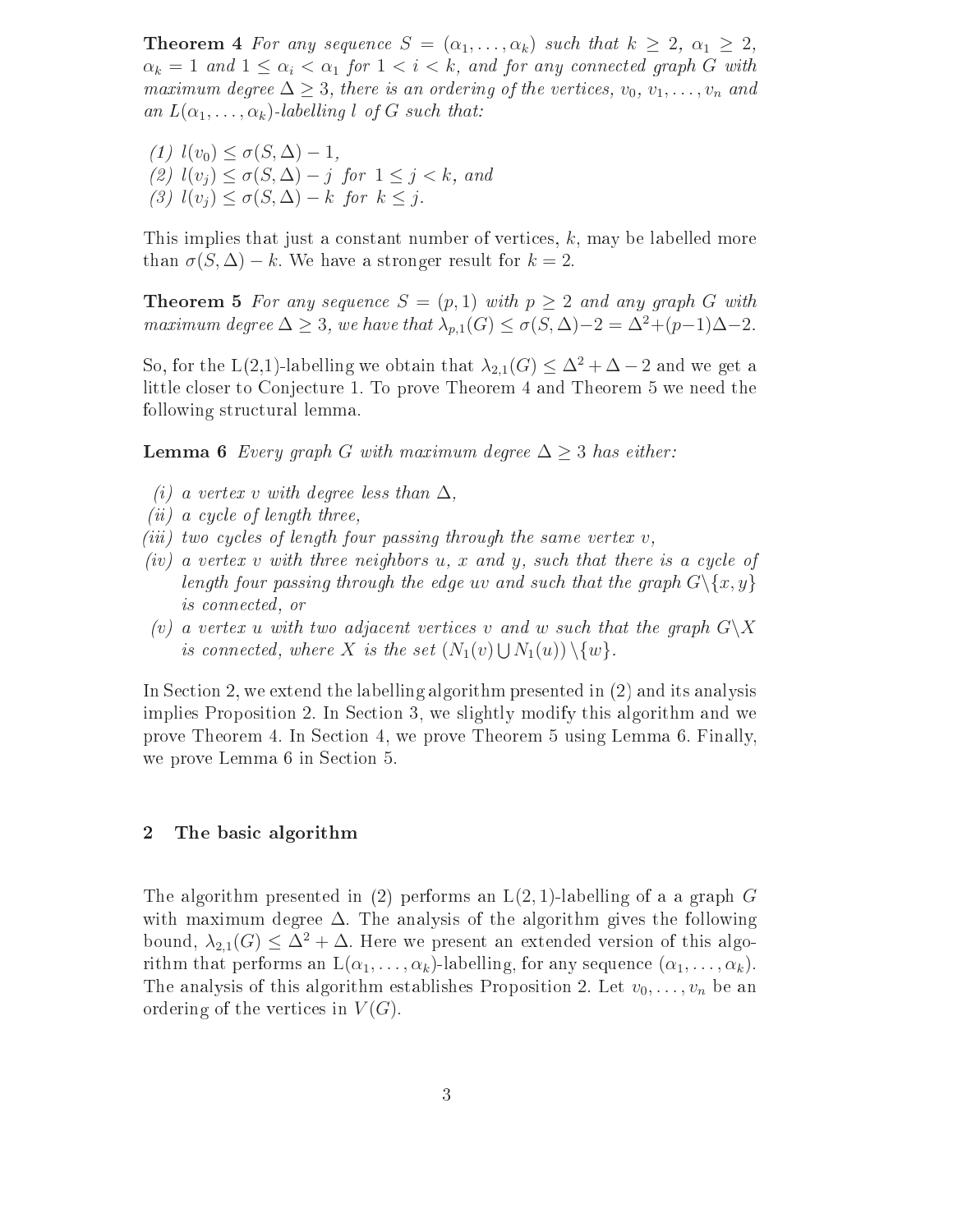Algorithm 1  $i = 0$ : WHILE there are unlabelled vertices DO FOR  $v_i = v_n$  TO  $v_0$  DO IF  $v_j$  is unlabelled AND  $v_j$  can be labelled i THEN Let  $v_i$  be labelled i;  $i = i + 1;$ 

In this algorithm a vertex  $v_j$  "can be labelled i" if it has no d-neighbor already labelled x with  $i - \alpha_d < x < i + \alpha_d$ . Let us denote  $l(v)$  the label the algorithm assigns to the vertex  $v$ .

**Claim 7** The fact that a vertex  $v$  is not labelled  $i$  is not due to a d-neighbor u whose label verifies  $i < l(u) < i + \alpha_d$ .

Indeed, when the algorithm "proposed"  $v$  to be labelled  $i$ , the vertex  $u$  was still unlabelled (since  $l(u) > i$ ). So, a vertex u can only "forbid" its d-neighbor v to be labelled  $l(u)$ ,  $l(u) + 1, \ldots, l(u) + \alpha_d - 1$ .

**Claim 8** According to the order on the vertices used by the algorithm, let  $v_p$ and  $v_q$  be two vertices of G such that  $p < q$ . The fact that  $v_q$  is not labelled  $l(v_p)$  is not due to  $v_p$ .

Indeed, when the algorithm "proposed"  $v_q$  to be labelled  $l(v_p)$ , the vertex  $v_p$ was still unlabelled (since  $p < q$ ).

**Definition 9** Denote  $F(u, v)$ , the set of labels which have been forbiden by u to v during the execution of the algorithm. Let  $F(v) = \bigcup_{u \in V(G)} F(u, v)$  be the set of all the labels that have been forbiden to  $v$ .

By Claim 7 and Claim 8, we know the elements in  $F(u, v)$ .

**Remark 10** Given two vertices  $v_p$  and  $v_q$  with  $d(v_p, v_q) = d$ , we have either:

- $-F(v_p, v_q) = \emptyset$ , if  $d > k$ ,  $\alpha_d = 0$  or  $l(v_q) \leq l(v_p)$ ,
- $F(v_p, v_q) = \{l(v_p) + 1, \ldots, l(v_p) + \alpha_d 1\}, \text{ if } d \leq k, \alpha_d > 0, l(v_q) > l(v_p)$ and  $p < q$ , or
- $F(v_p, v_q) = \{l(v_p), l(v_p) + 1, \ldots, l(v_p) + \alpha_d 1\}, \text{ if } d \leq k, \alpha_d > 0, l(v_q) >$  $l(v_p)$  and  $p > q$ .

This implies that  $|F(v_p, v_q)| = 0$  when  $d > k$  and that  $|F(v_p, v_q)| \leq \alpha_d$  either.

Claim 11 The set  $F(v)$  equals the interval  $[0, \ldots, l(v) - 1]$ , so  $l(v) = |F(v)|$ .

Indeed, it is clear that  $(1)$  the algorithm labels a vertex v with the first value not in  $F(v)$  and that (2) hence v is labelled there is no more value forbiden to v.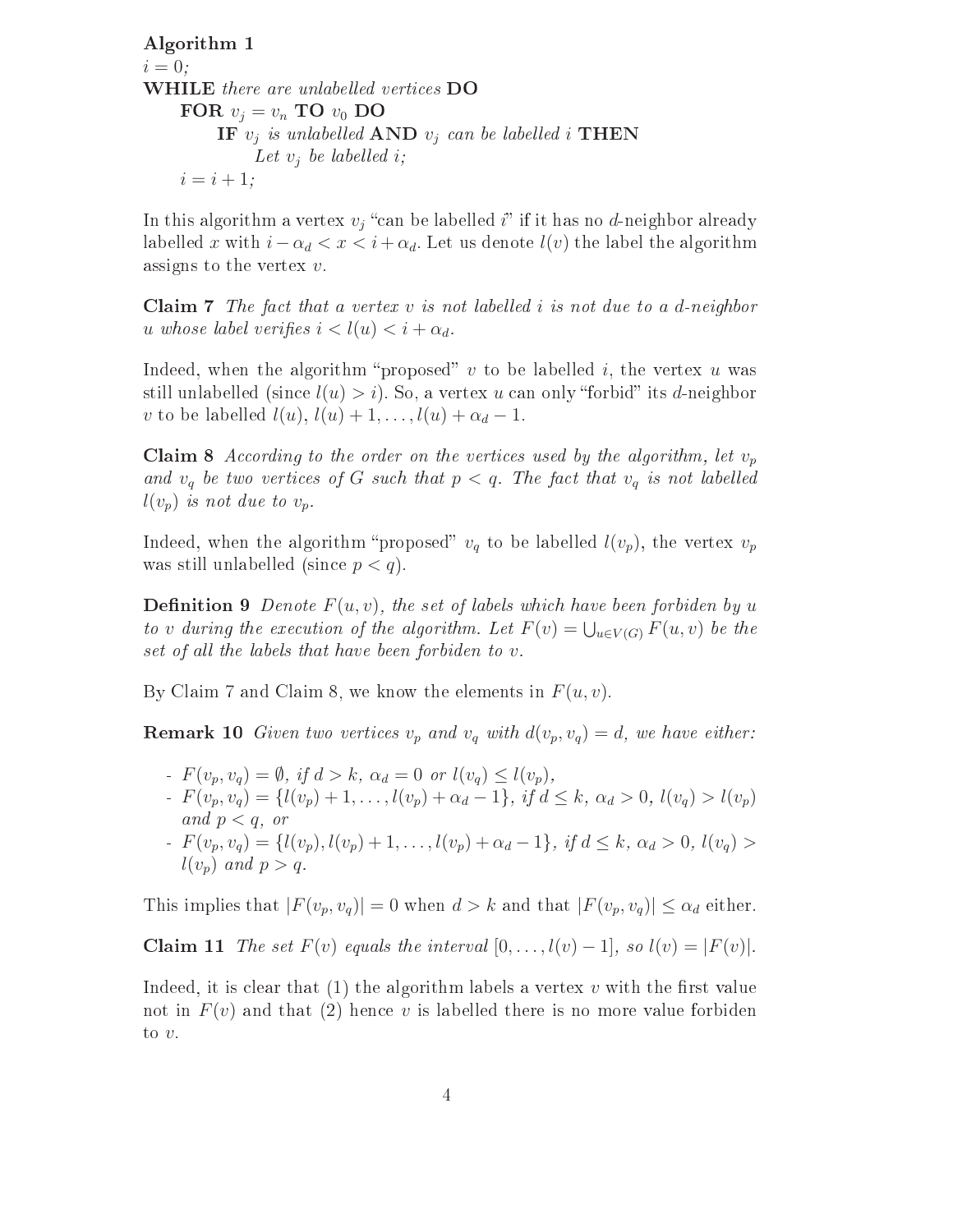Finally, the set  $F(v)$  being a union of possibly disjoint sets we have  $|F(v)| \leq$  $\sum_{u\in V(G)} |F(u,v)|.$  In a graph of maximum degree  $\Delta$ , one can easily see by induction on *i* that there are at most  $\Delta(\Delta - 1)^{i-1}$  vertices in  $N_i(v)$ . Since for any vertex u with  $d(u, v) = d$  we have  $|F(u, v)| \leq \alpha_d$  (with  $\alpha_d = 0$  for  $d > k$ ), we obtain that  $l(v) = |F(v)| \le \sum_{i=1}^{k} \alpha_i \Delta(\Delta - 1)^{i-1}$ .

### 3 The improved algorithm and proof of Theorem 4

To improve the bound we have in Proposition 2, we have to be more arefull on the order the algorithm considers the vertices. Indeed, according to the second point of Remark 10, if for a given vertex  $v_q$  there are x vertices  $v_p$ such that  $d(v_p, v_q) = d \leq k$ ,  $\alpha_d > 0$  and  $p < q$ , then  $|F(v_p, v_q)| \leq \alpha_d - 1$  and  $l(v_q) = |F(v_q)| \leq \sum_{u \in V(G)} |F(u, v_q)| \leq \sigma(S, \Delta) - x$ . It would be interesting if the algorithm could use an order on the vertices,  $v_0, \ldots, v_n$ , such that many vertices  $v_q$  have some d-neighbors  $v_p$  such that  $d(v_p, v_q) = d \leq k$ ,  $\alpha_d > 0$  and  $p < q$ . Note that in any order the vertex  $v_0$  has no such d-neighbors.

**Definition 12** Given a tree  $T$  rooted in a vertex  $r$ , a root-to-leaves order on the vertices of T is an order  $v_0, v_1, \ldots, v_n$  such that  $v_0 = r$  and such that for any  $x \in [0 \dots n]$  the subgraph of T induced by  $\{v_0, v_1, \dots, v_x\}$  is connected (i.e. is a tree).

There are various possible root-to-leaves orders for a given tree. Note that in a root-to-leaves order any vertex  $v \in V(T)$  appears after its "ancestors" in T. The following lemma gives interesting properties of those orders.

**Lemma 13** Given a connected graph  $G$ , consider any spanning tree  $T$  of  $G$ rooted in any vertex  $r \in V(G)$ . Let  $v_0, \ldots, v_n$  be a root-to-leaves ordering of the vertices in T. For any integer  $t \geq 0$ , we have that :

- (*i*)  $v_0 = r$ .
- (ii) For any integers i and j such that  $i < j < t$  we have  $d(v_i, v_j) \leq t$ .
- (iii) For any integer j such that  $j \geq t$ , there are at least t vertices  $v_i$  such that  $i < j$  and  $d(v_i, v_j) \leq t$ .

**PROOF.** (i) holds by definition of root-to-leaves orders. Since the graph  $T[v_0, \ldots, v_{t-1}]$ , the subgraph of T induced by the vertices  $v_0, \ldots, v_{t-1}$ , is a tree with t vertices, its diameter is at most  $t-1$ . So (ii) clearly holds. For (iii), since the graph  $T[v_0, \ldots, v_j]$  is a tree, we consider two cases. If all the vertices are at distance at most  $t$  from  $v_j$  in this subtree, there are  $j$  vertices (from  $v_0$ to  $v_{i-1}$ ) at distance at most t from  $v_i$  and since  $j \geq t$  (iii) holds. If there is a vertex at distance  $t+1$  from  $v_j$  in this subtree, the t vertices of the path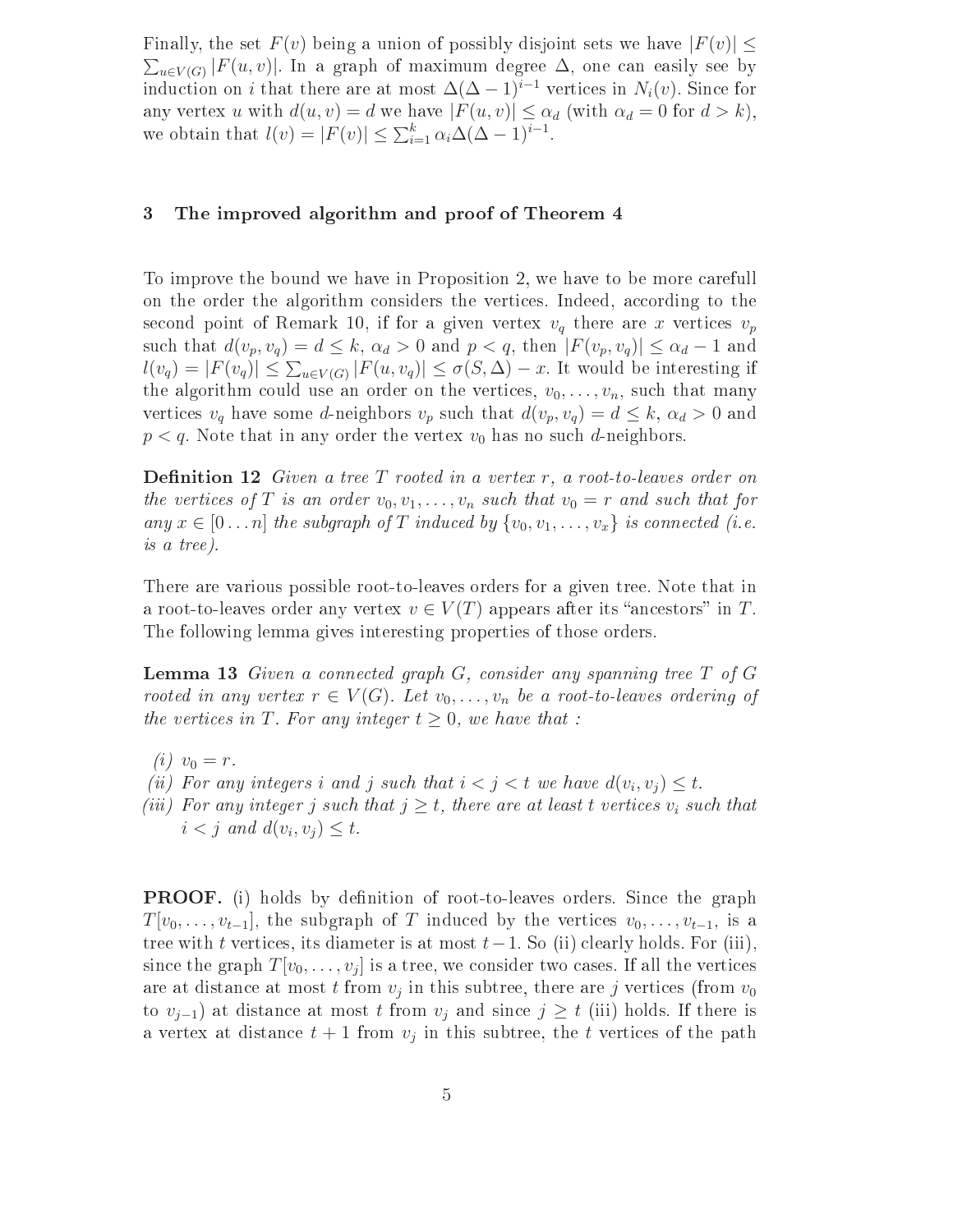linking  $v_j$  to this vertex are at distance at most t from  $v_j$ , so (iii) holds.

Given any spanning tree  $T$  of a connected graph  $G$  rooted in any vertex  $r \in V(G)$ , let  $v_0, \ldots, v_n$  be any root-to-leaves ordering of the vertices in T. Now assume that Algorithm 1 performs an  $L(\alpha_1, \ldots, \alpha_k)$ -labelling of G using this order of the vertices. Lemma 13 (with  $t = k$ ) and Remark 10 imply that the points (2) and (3) of Theorem 4 hold:

- (2) For any vertex  $v_j$  with  $1 \leq j < k$ , there are j vertices  $v_i$  (from  $v_0$  to  $v_{j-1}$ ) such that  $i < j$  and  $d(v_i, v_j) \leq k$ . Since  $\alpha_l \geq 1$  for all  $l \leq k$ , Remark 10 implies that the algorithm labels  $v_j$  at most  $\sigma(\Delta, S) - j$ .
- (3) For any vertex  $v_j$  with  $j \geq k$ , there are k vertices  $v_i$  such that  $i < j$ and  $d(v_i, v_j) \leq k$ . Since  $\alpha_l \geq 1$  for all  $l \leq k$ , Remark 10 implies that the algorithm labels  $v_j$  at most  $\sigma(\Delta, S) - k$ .

We prove now that appropriately choosing  $T$ ,  $r$  and the root-to-leaves order, the point  $(1)$  of Theorem 4 also holds. The following structural lemma is easily dedu
ed from Lemma 6 or from Lemma 1.15 in (13).

**Lemma 14** Every graph G with maximum degree  $\Delta \geq 3$  has either:

- (a) a vertex v with degree less than  $\Delta$ ,
- (b) a cycle of length  $l \leq 4$ , or
- (c) a vertex v with two neighbors x and y such that the graph  $G \setminus \{x, y\}$  is onne
ted.

We consider three cases according to which case of Lemma 14 the graph  $G$ orresponds.

**Case (a):** If there is a vertex of degree less than  $\Delta$ , let the root r be this vertex. Then, consider any spanning tree  $T$  of  $G$  and any root-to-leaves ordering of T. In this case, since there are at most  $\Delta - 1$  vertices in  $N_1(v_0)$ ,  $|F(v_0)|$  is bounded by  $\sigma(S, \Delta) - \alpha_1$ . Since  $\alpha_1 \geq 2$ , we have that  $l(v_0) < \sigma(S, \Delta) - 2$  and (1) holds.

**Case (b):** If there is a cycle of length  $l \leq 4$ , let the root r be any vertex of this cycle. Then, consider any spanning tree  $T$  of  $G$  and any root-to-leaves ordering of T. In this case, since there are at most  $\Delta(\Delta - 1) - 1$  vertices in  $N_2(v_0)$ ,  $|F(v_0)|$  is bounded by  $\sigma(S,\Delta) - \alpha_2$ . Since  $\alpha_2 \geq 1$ , we have that  $l(v_0) \leq \sigma(S, \Delta) - 1$  and (1) holds.

**Case (c):** If there is a vertex with two neigbors x and y such that the graph  $G \setminus \{x, y\}$  is connected, let the root r be this vertex. Let T' be any spanning tree of the connected graph  $G \setminus \{x, y\}$ . Let T be the tree  $T' \cup \{rx, ry\}$ . Since T' is a spanning tree of  $G \setminus \{x, y\}$ , it is clear that T is a spanning tree of G.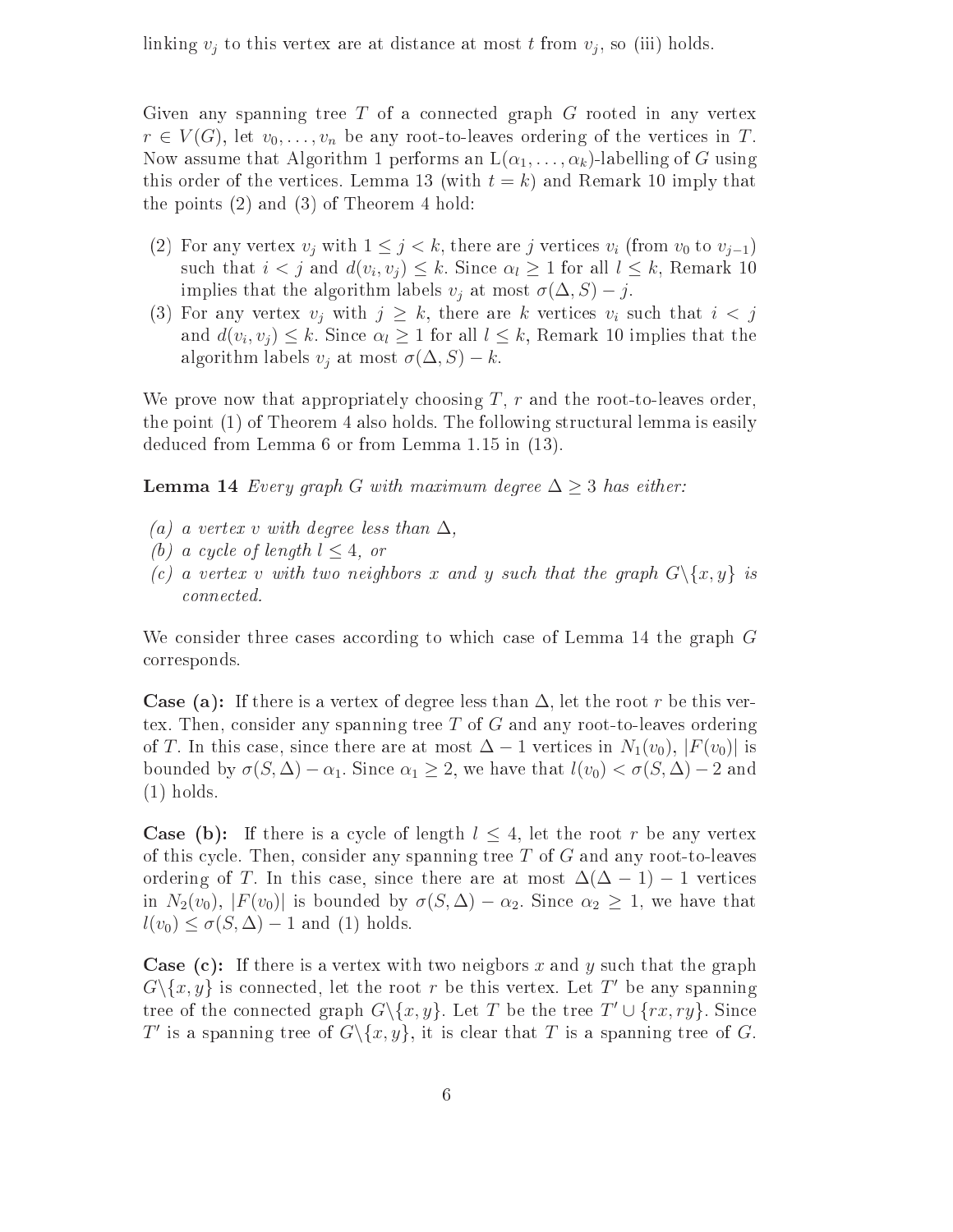Since x and y are leaves in T, there is a root-to-leaves ordering of T such that  $v_0 = r$  (by definition),  $v_{n-1} = x$  and  $v_n = y$ . Note that  $v_n$  is the first vertex considered by the algorithm (the loop goes from  $v_n$  to  $v_0$ ) when  $i = 0$ . At this moment all the vertices are unlabelled, so the vertex  $v_n$  is necessarily labelled 0. Since  $v_n$  and  $v_{n-1}$  have a common neighbor,  $v_0$ , we have  $d(v_n, v_{n-1}) \leq 2$ . If  $d(v_n, v_{n-1}) = 1$ , G has a cycle of length three,  $(v_0, v_n, v_{n-1})$ , and this case was proved in Case (b). So, let  $d(v_n, v_{n-1}) = 2$ . This implies (since  $l(v_n) = 0$ ) that  $v_{n-1}$  cannot be labelled less than  $\alpha_2$ . Let us consider two cases:

- (1) If  $l(v_{n-1}) = \alpha_2$ , since  $\alpha_1 > \alpha_2$ , the value  $\alpha_2$  is in both  $F(v_{n-1}, v_0)$  and  $F(v_n, v_0)$ . This implies that  $|F(v_{n-1}, v_0) \cup F(v_n, v_0)| \leq 2\alpha_1 - 1$ , and so that  $l(v_0) = |F(v_0)|$  is bounded by  $\sigma(S, \Delta) - 1$ . So (1) holds.
- (2) If  $l(v_{n-1}) > \alpha_2$ , since  $F(v_n, v_{n-1}) = \{0, \ldots, \alpha_2 1\}$ , there is a vertex  $v_t \neq$  $v_n$  such that  $\alpha_2 \in F(v_t, v_{n-1})$ . This vertex  $v_t$  is such that  $d(v_t, v_{n-1}) = d \le$ k and  $\alpha_2 < l(v_t) + \alpha_d$ . Furthermore, since  $v_{n-1}$  was the first unlabelled vertex "offered" to be labelled  $\alpha_2$  ( $v_n$  was already labelled 0), we have  $l(v_t) < \alpha_2$ . If  $v_t = v_0$ , since  $l(v_t) < \alpha_2 \le \sigma(S, \Delta) - 1$ , we are done, so let  $v_t \neq v_0$ . Since  $\alpha_2 \in F(v_t, v_{n-1}) = \{l(v_t), \dots, l(v_t) + \alpha_d - 1\}, l(v_t) < \alpha_2$  and  $\alpha_k = 1$ , we have that  $d < k$ . This implies that  $d(v_t, v_0) = d' \leq d + 1 \leq k$ and that the value  $l(v_t)$  is in both  $F(v_t, v_0)$  and  $F(v_n, v_0)$ . This implies that  $|F(v_t, v_0) \cup F(v_n, v_0)| \le \alpha_{d'} + \alpha_1 - 1$  and so that  $l(v_0) = |F(v_0)|$  is bounded by  $\sigma(S, \Delta) - 1$ . So (1) holds.

#### 4 Proof of Theorem 5

We prove Theorem 5 for a sequence  $S = (p, 1)$ , with  $p \geq 2$ , and a connected  $graph G$  (if G is disconnected we consider each of its connected components). Let  $v_0, \ldots, v_n$  be any root-to-leaves ordering of any spanning tree T of G rooted in any vertex  $r \in V(G)$ . We have seen in the previous section that, using this order on the vertices of G, Algorithm 1 does a  $L(p, 1)$ -labelling of G such that the vertices  $v_i$ , with  $i \geq 2$ , are labelled at most  $\sigma(S, \Delta) - 2$ . Furthermore, with such order on the vertices we have that  $|F(v_0, v_1)| \leq p-1$ . This means that the set  $F(v_0)$  (resp.  $F(v_1)$ ) has at most  $\sigma(S, \Delta)$  (resp.  $\sigma(S, \Delta) - 1$ ) elements, and that we should "save" two (resp. one) elements. We prove that, appropriately choosing T, r and the root-to-leaves ordering, we can bound  $l(v_0) = |F(v_0)|$ and  $l(v_1) = |F(v_1)|$  by  $\sigma(S, \Delta) - 2$ . We consider distinct cases according to which case of Lemma 6 the graph G corresponds.

**Case (i):** If there is a vertex of degree less than  $\Delta$ , let the root r be this vertex. Then, consider any spanning tree  $T$  of  $G$  and any root-to-leaves ordering of  $T$ . Since  $v_0 = r$  has at most  $\Delta - 1$  neighbors and  $(\Delta - 1)^2$  vertices at distance 2, we bound  $|F(v_0)|$  by  $(\Delta - 1)^2 + p(\Delta - 1)$  which is less than  $\Delta^2 + (p-1)\Delta - 2$ . The vertex  $v_1$  has at most  $\Delta$  neighbors, including  $v_0$ , and at most  $\Delta(\Delta-1)-1$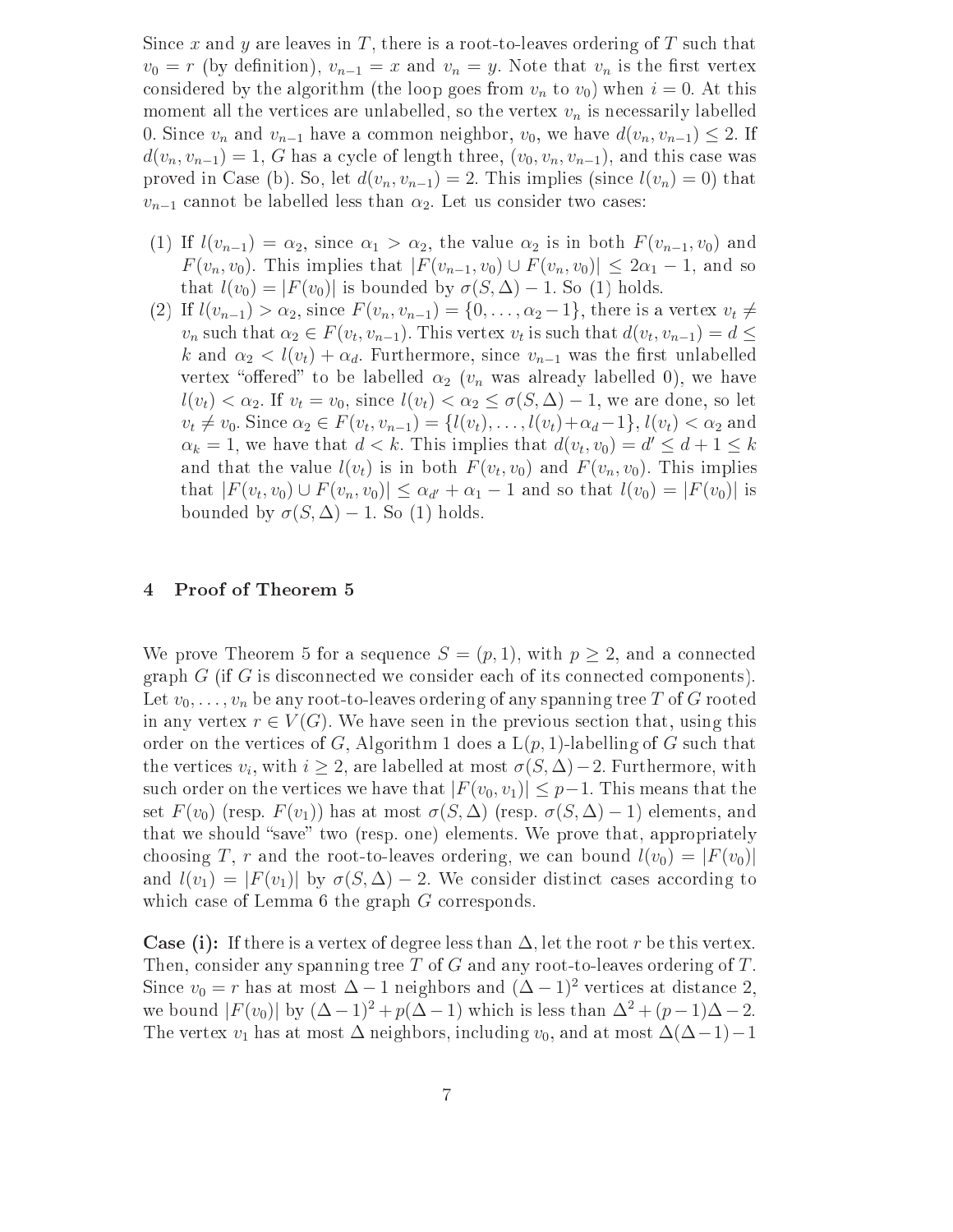vertices at distance 2. With the fact that  $|F(v_0, v_1)| \leq p-1$ , we have that  $|F(v_1)| \leq \Delta(\Delta - 1) - 1 + p(\Delta - 1) + p - 1$ , which equals  $\Delta^2 + (p - 1)\Delta - 2$ .

**Case (ii):** If there is a cycle of length three passing through the edge  $uv$ , consider a spanning tree T rooted in v that uses the edge  $uv$ . Then let this tree be rooted in  $v(v_0 = v)$  and consider a root-to-leaves ordering of T such that  $v_1 = u$ . Since the vertices in a cycle of length three have at most  $\Delta(\Delta - 1) - 2$ vertices at distance 2, we can bound  $|F(v_0)|$  and  $|F(v_1)|$  by  $\Delta^2 + (p-1)\Delta - 2$ .

Case (iii): If there are two cycles of length four passing through the same vertex  $v$ , let  $u$  be a neighbor of  $v$  in one of these cycles. Consider a spanning tree T rooted in v that uses the edge  $uv$ . Then consider a root-to-leaves ordering of T such that  $v_0 = v$  and  $v_1 = u$ . Since  $v_0$  has at most  $\Delta(\Delta - 1) - 2$  vertices at distance 2, we can bound  $|F(v_0)|$  by  $\Delta^2 + (p-1)\Delta - 2$ . The vertex  $v_1$  has at most  $\Delta(\Delta-1)-1$  vertices at distance 2. With the fact that  $|F(v_0, v_1)| \leq p-1$ , we have that  $|F(v_1)|$  is bounded by  $\Delta^2 + (p-1)\Delta - 2$ .

**Case (iv):** If there is a cycle of length four passing through an edge  $uv$  and two vertices x and  $y \in N_1(v) \setminus \{u\}$  such that  $G \setminus \{x, y\}$  is connected, let T' be any spanning tree of  $G \setminus \{x, y\}$ . Let T be the tree  $T' \cup \{vx, vy\}$  rooted in v. Since T' is a spanning tree of  $G \setminus \{x, y\}$ , it is clear that T is a spanning tree of G. Since x and y are leaves in T, let  $v_0, \ldots, v_n$  be a root-to-leaves ordering of T that finishes with x and y (i.e.  $v_{n-1} = x$  and  $v_n = y$ ).

The vertex  $v_1$  has at most  $\Delta(\Delta - 1) - 1$  vertices at distance 2. With the fact that  $|F(v_0, v_1)| \leq p-1$ , we have that  $|F(v_1)|$  is bounded by  $\Delta^2 + (p-1)\Delta - 2$ .

Note that  $v_n$  is the first vertex considered by the algorithm (the loop goes from  $v_n$  to  $v_0$ ) when  $i = 0$ . At this moment all the vertices are unlabelled, so the vertex  $v_n$  is labelled 0. Since  $v_n$  and  $v_{n-1}$  have a common neighbor,  $v_0$ , we have  $d(v_n, v_{n-1}) \leq 2$ . If  $d(v_n, v_{n-1}) = 1$ , G has a cycle of length three,  $(v_0, v_n, v_{n-1})$ , and this case was proved in Case (ii). So, let  $d(v_n, v_{n-1}) = 2$ . This implies (since  $l(v_n) = 0$ ) that  $v_{n-1}$  cannot be labelled 0. We consider two cases according to  $l(v_{n-1})$ :

- (1) If  $l(v_{n-1}) = 1$ , since  $p \geq 2$ , the value 1 is in both  $F(v_{n-1}, v_0)$  and  $F(v_n, v_0)$ . This implies that  $|F(v_{n-1}, v_0) \cup F(v_n, v_0)| \leq 2p - 1$ . With the fact that  $v_0$  has at most  $\Delta(\Delta - 1) - 1$  vertices at distance 2, we have that  $|F(v_0)|$ is bounded by  $\Delta^2 + (p-1)\Delta - 2$ .
- (2) If  $l(v_{n-1}) > 1$ , there is a vertex  $v_t \in N_1(v_{n-1})$  labelled 0. Indeed, since  $F(v_n, v_{n-1}) = \{0\}$ , there is a vertex  $v_t \neq v_n$  such that  $1 \in F(v_t, v_{n-1})$ . Furthermore, since  $v_{n-1}$  was the first unlabelled vertex "offered" to be labelled 1 ( $v_n$  was already labelled 0), we have  $l(v_t) = 0$  and  $d(v_t, v_{n-1}) =$ 1. If  $v_t = v_0$ , since  $0 \le \sigma(S, \Delta) - 2$ , we are done, so let  $v_t \ne v_0$ . Since  $v_0$  and  $v_t$  are adjacent to  $v_{n-1}$  and since there is no cycle  $(v_0, v_t, v_{n-1})$  (we would be in Case (ii)), we have  $d(v_0, v_t) = 2$ . This implies that the value 0 is in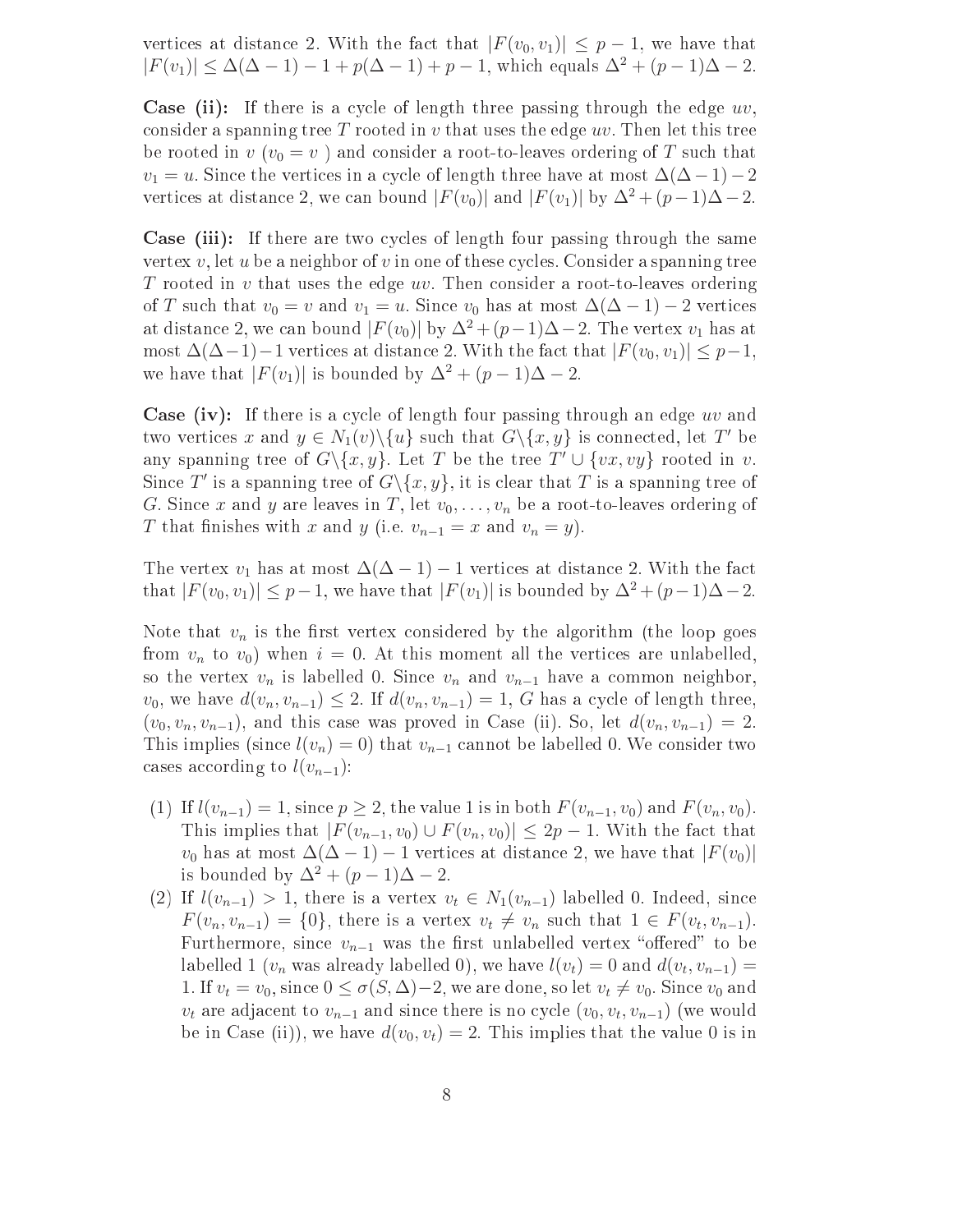both  $F(v_t, v_0)$  and  $F(v_n, v_0)$  and so that  $|F(v_t, v_0) \cup F(v_n, v_0)| \leq 1 + p - 1$ . With the fact that  $v_0$  has at most  $\Delta(\Delta - 1) - 1$  vertices at distance 2, we have that  $|F(v_0)|$  is bounded by  $\Delta^2 + (p-1)\Delta - 2$ .

**Case** (v): If there is a vertex u with two neighbors v and w such that, for  $X = N_1(v) \cup N_1(u) \setminus \{w\}$ , the graph  $G \setminus X$  is connected, let T' be any spanning tree of  $G\backslash X$ . Note that the vertex v, the neighbors of v (including u) and the neighbors of u except w are not in  $G\backslash X$ . So let T be the tree rooted in v which is the union of  $T'$ , all the edges incident to  $u$  and all the edges incident to v. Since T' is a spanning tree of  $G\backslash X$ , it is clear that T is a spanning tree of G such that the neighbors of u and v, except u, v and w, are leaves. This implies that there are root-to-leaves orderings of  $T$  that finish with the vertices in  $L = N_1(v) \cup N_1(u) \setminus \{u, v, w\}$ . In these orderings, since the subgraphs of T induced by  $\{v_0, v_1\}$  or  $\{v_0, v_1, v_2\}$  are connected, since  $N_1(v) \setminus L = \{u\}$  and since  $N_1(u) \setminus L = \{v, w\}$ , we have that  $v_0 = v$ ,  $v_1 = u$  and  $v_2 = w$ . So, let  $v_0, \ldots, v_n$  be a root-to-leaves ordering of T such that  $v_0 = v, v_1 = u, v_2 = w$ ,  $N_1(v_0) = \{v_1, v_{n-\Delta+2}, \ldots, v_n\}$  and  $N_1(v_1) = \{v_0, v_2, v_{n-2\Delta+4}, \ldots, v_{n-\Delta+1}\}.$  We consider two subcases according to the maximum degree  $\Delta$  of the graph G.

**Case (v) with**  $\Delta \geq 4$ : For  $v_1$ , let us consider the labels the algorithm assigns to two neighbors of  $v_1, v_{n-\Delta}$  and  $v_{n-\Delta+1}$ . Since  $d(v_{n-\Delta}, v_{n-\Delta+1}) \leq 2$  we have  $l(v_{n-\Delta}) \neq l(v_{n-\Delta+1})$ . Let a and b be such that  $\{a,b\} = \{n-\Delta, n-\Delta+1\}$ and  $l(v_a) < l(v_b)$ . We consider two cases according to  $l(v_b)$ :

- (1) If  $l(v_b) < l(v_a) + p$  then the value  $l(v_b)$  belongs to both  $F(v_b, v_1)$  and  $F(v_a, v_1)$ , and we have  $|F(v_b, v_1) \cup F(v_a, v_1)| \leq 2p-1$ . With the fact that  $|F(v_0, v_1)| \leq p-1$ , we have that  $|F(v_1)|$  is bounded by  $\Delta^2 + (p-1)\Delta - 2$ .
- (2) If  $l(v_b) \geq l(v_a) + p$ , we wonder why  $v_b$  has not been labelled  $l(v_a) + p 1$ when the algorithm proposed it this value. There are two possible reasons. The vertex  $v_b$  had either (1) a neighbor  $v_x$  such that  $l(v_a) \leq l(v_x) \leq$  $l(v_a) + p - 1$ , or (2) a 2-neighbor  $v_y$  labelled  $l(v_a) + p - 1$  and such that  $y > b$ . In the first case,  $v_x$  would be at distance 2 from  $v_1$  (if there was a cycle  $(v_1, v_b, v_x)$  we would be in Case (ii)) and the value  $l(v_x)$  would be in both  $F(v_x, v_1)$  and  $F(v_a, v_1)$ . In the second case, since  $y > b$  and  $y \neq a$  (by  $l(v_y) = l(v_a) + p - 1$ ), the vertex  $v_y$  is a neighbor of  $v_0$  (indeed  $y > n-\Delta+1$ ) and a 2-neighbor of  $v_1$ . So, the value  $l(v_a)+p-1$  would be in both  $F(v_y, v_1)$  and  $F(v_a, v_1)$ . In both cases, (1) or (2), with the fact that  $|F(v_0, v_1)| \leq p-1$ , we have that  $|F(v_1)|$  is bounded by  $\Delta^2 + (p-1)\Delta - 2$ .

For  $v_0$ , let us consider the labels the algorithm assigns to  $v_n$ ,  $v_{n-1}$  and  $v_{n-2}$ . Since  $v_n$  is the first vertex the algorithm proposes the value 0, it is labelled 0. These three vertices are all at distance 2 from the others (if there was a cycle of length three we would be in Case (ii)), so they have different labels. Let a and b be such that  $\{a, b\} = \{n-1, n-2\}$  and  $0 = l(v_n) < l(v_a) < l(v_b)$ . We consider three cases according to  $l(v_a)$  and  $l(v_b)$ :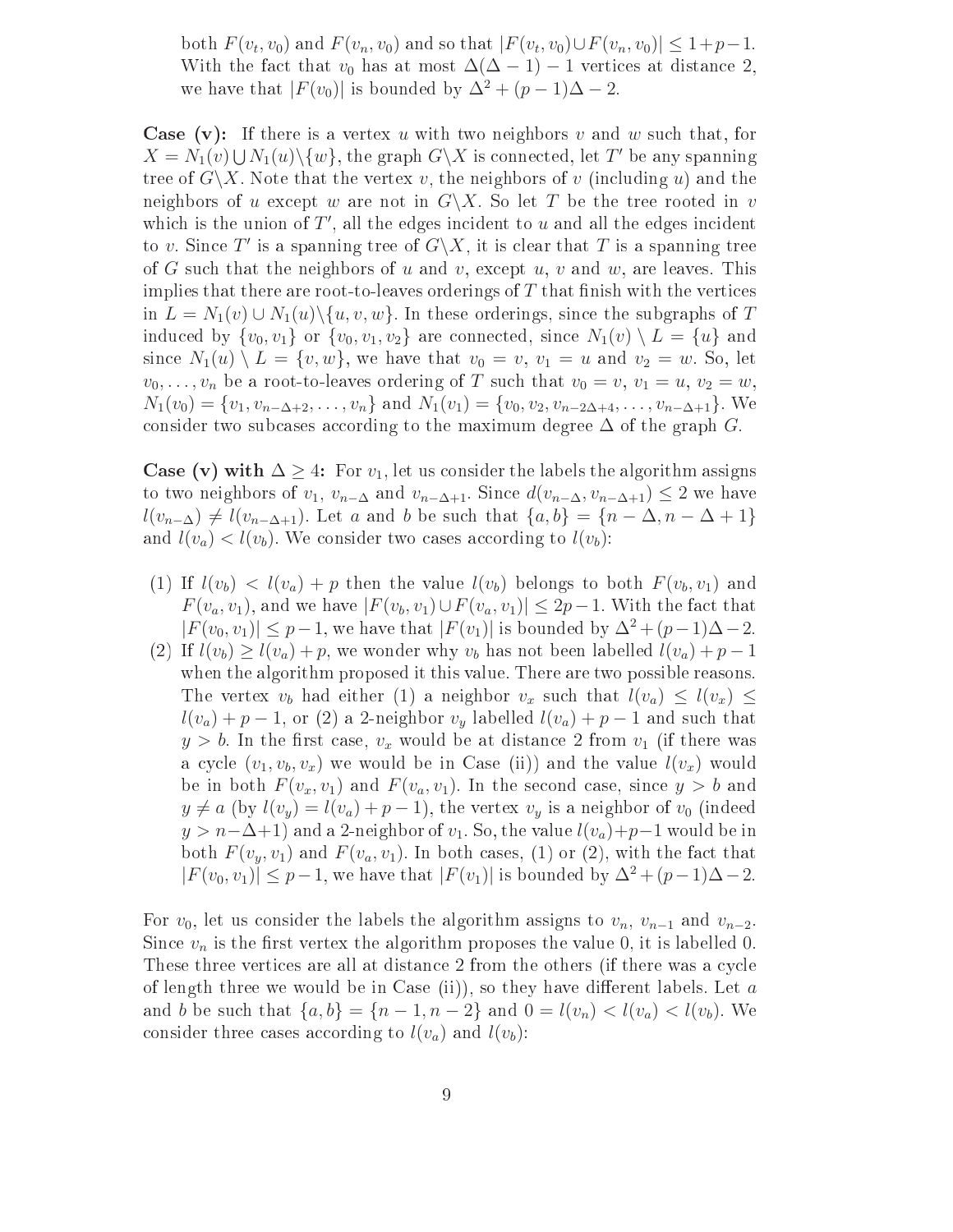

Figure 1. The vertex  $v_0$  in the case (v) with  $\Delta = 4$ .

- (1) If  $l(v_a) = 1$  and  $l(v_b) = 2$  (see Figure 1.(a)), the values 1 and 2 are each forbiden twice to  $v_0$ . Formally we have  $1 \in F(v_n, v_0) \cap F(v_a, v_0)$  and  $2 \in F(v_a, v_0) \cap F(v_b, v_0)$ . This implies that  $|F(v_0)| \le \sigma(S, \Delta) - 2$ .
- (2) If  $l(v_a) = 1$  and  $l(v_b) > 2$  (see Figure 1.(b)), there is a vertex  $v_x \in$  $N_1(v_b)$  labelled 0 or 1. Indeed, since  $F(v_n, v_b) = \{0\}$  and  $F(v_a, v_b) =$  $\{1\}$ , there is a vertex  $v_x$ , with  $v_x \neq v_n$  and  $v_x \neq v_a$ , such that  $2 \in$  $F(v_x, v_b)$ . Furthermore, since  $v_b$  was the first unlabelled vertex "offered" to be labelled 2 ( $v_n$  and  $v_a$  were already labelled), we have  $l(v_x) \in \{0, 1\}$ and  $d(v_x, v_b) = 1$ . If  $v_x = v_0$ , since  $1 \le \sigma(S, \Delta) - 2$ , we are done, so let  $v_x \neq v_0$ . The vertex  $v_x$  is at distance 2 from  $v_0$  (if there was a cycle  $(v_0, v_b, v_x)$  we would be in Case (ii)), so we have  $1 \in F(v_n, v_0) \cap F(v_a, v_0)$ and  $l(v_x) \in F(v_n, v_0) \cap F(v_x, v_0)$ . This implies that  $|F(v_0)| \le \sigma(S, \Delta) - 2$ .
- (3) If  $l(v_a) > 1$  (see Figure 1.(c)), the vertices  $v_a$  and  $v_b$  are not labelled  $1 (l(v_a) < l(v_b))$  there are two vertices,  $v_y \in N_1(v_a)$  and  $v_z \in N_1(v_b)$ , labelled 0. Indeed, since  $F(v_n, v_a) = \{0\}$  (resp.  $F(v_n, v_b) = \{0\}$ ), there is a vertex  $v_y \neq v_n$  (resp.  $v_z \neq v_n$ ), such that  $1 \in F(v_y, v_b)$  (resp.  $1 \in$  $F(v_z, v_b)$ . Furthermore, since  $v_a$  and  $v_b$  were the first unlabelled vertices "offered" to be labelled 1 ( $v_n$  was already labelled), we have  $l(v_y) = l(v_z)$ 0 and  $d(v_y, v_a) = d(v_z, v_b) = 1$ . If  $v_0 = v_y$  or  $v_z$ , since  $0 \le \sigma(S, \Delta) - 2$ , we are done, so let  $v_0 \neq v_y$  and  $v_z$ . If  $v_y = v_z$ , there is a cycle  $(v_0, v_a, v_y, v_b)$ and we would be in Case (iv), so let  $v_y \neq v_z$ . The vertex  $v_y$  (resp.  $v_z$ ) is at distance 2 from  $v_0$  (if there was a cycle  $(v_0, v_a, v_y)$  or  $(v_0, v_b, v_z)$  we would be in Case (ii)), so we have  $0 \in F(v_n, v_0) \cap F(v_y, v_0) \cap F(v_z, v_0)$ . This implies that  $|F(v_0)| \le \sigma(S, \Delta) - 2$ .

Case (v) with  $\Delta = 3$ : When  $\Delta = 3$ , we have  $N_1(v_0) = \{v_1, v_n, v_{n-1}\},$  $N_1(v_1) = \{v_0, v_2, v_{n-2}\}\$ and  $X = \{v_0, v_1, v_{n-2}, v_{n-1}, v_n\}$ . In this case we have to be more precise on the structure of G around  $v_0$  and  $v_1$ . Let us consider that we are in none of the cases (i), (ii), (iii) and (iv). Since we are not in configuration (iv)  $d(v_n, v_{n-2}) \geq 2$  and  $d(v_{n-1}, v_{n-2}) \geq 2$ .

First we consider that one of the vertices  $v_n$  or  $v_{n-1}$  is at distance at least 3 from  $v_{n-2}$ . Note that since  $v_n$  and  $v_{n-1}$  are both leaves in T, by permuting them in the root-to-leaves order we still have a root-to-leaves order. So, w.l.o.g.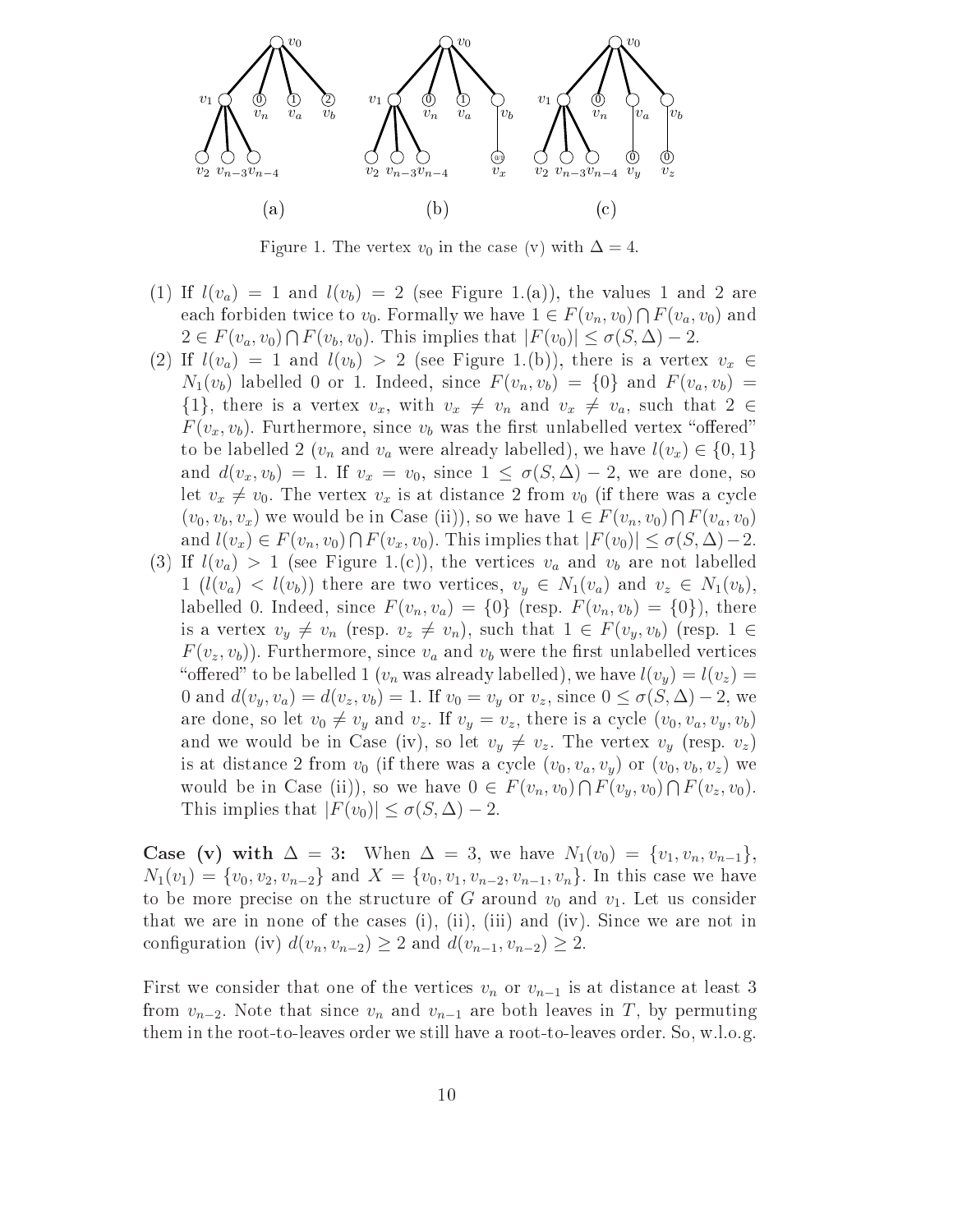let  $v_n$  be such that  $d(v_n, v_{n-2}) \geq 3$ . The order of the vertices implies that both  $v_n$  and  $v_{n-2}$  are labelled 0. Indeed, when the algorithm proposes the label 0,  $v_n$  accept it, then  $v_{n-1}$  reject it (since  $d(v_n, v_{n-1}) = 2$ ) and then  $v_{n-2}$ accept it (since  $d(v_n, v_{n-2}) \geq 3$ ). So we have  $0 \in F(v_n, v_0) \cap F(v_{n-2}, v_0)$  and  $0 \in F(v_n, v_1) \cap F(v_{n-2}, v_1)$ . If  $l(v_{n-1}) = 1$  we have  $1 \in F(v_n, v_0) \cap F(v_{n-1}, v_0)$ and so, both  $|F(v_0)|$  and  $|F(v_1)|$  are bounded by  $\Delta^2+(p-1)\Delta-2$ . If  $l(v_{n-1})$ 1, there is a vertex  $v_x \in N_1(v_{n-1})$  labelled 0. Indeed, since  $F(v_n, v_{n-1}) =$  $\{0\}$ , there is a vertex  $v_x \neq v_n$  such that  $1 \in F(v_x, v_{n-1})$ . Furthermore, since  $v_{n-1}$  was the first unlabelled vertex "offered" to be labelled 1 ( $v_n$  was already labelled), we have  $l(v_x) = 0$  and  $d(v_x, v_{n-1}) = 1$ . The vertex  $v_x$  is at distance 2 from  $v_0$  (if there was a cycle  $(v_0, v_{n-1}, v_x)$  we would be in Case (ii)), so we have  $0 \in F(v_x, v_0) \cap F(v_n, v_0) \cap F(v_{n-2}, v_0)$ . With the fact that  $|F(v_0, v_1)| \leq p-1$ , we have that both  $|F(v_0)|$  and  $|F(v_1)|$  are bounded by  $\Delta^2 + (p-1)\Delta - 2$ .

Now we consider that  $d(v_n, v_{n-2}) = d(v_{n-1}, v_{n-2}) = 2$ . Let  $v_x$  (resp.  $v_y$ ) be the vertex adjacent to  $v_n$  and  $v_{n-2}$  (resp.  $v_{n-1}$  and  $v_{n-2}$ ). The vertices  $v_x$  and  $v_y$ are distinct because if there was a vertex with neighbors  $v_n$ ,  $v_{n-1}$  and  $v_{n-2}$  the graph  $G\setminus X$  would be disconnected, which is impossible by definition of Case (v). By construction of T, the edges  $v_0v_n$ ,  $v_0v_{n-1}$  and  $v_1v_{n-2}$  are the only edges in T, adjacent to  $v_n$ ,  $v_{n-1}$  or  $v_{n-2}$ . So the edges  $v_n v_x$ ,  $v_{n-2} v_x$ ,  $v_{n-1} v_y$  and  $v_{n-2} v_y$ are not in T, and the vertices  $v_x$  and  $v_y$  having just one adjacent edge in T are leaves of T. This implies that the root-to-leaves order can also verify  $v_{n-3} = v_x$ and  $v_{n-4} = v_v$ . We know that  $d(v_n, v_{n-4}) > 1$  and  $d(v_{n-1}, v_{n-3}) > 1$ , else  $G\backslash X$ would be disconnected. We consider different cases according to  $d(v_n, v_{n-4})$ and  $d(v_{n-1}, v_{n-3})$ :

- If one of these distan
es is greater than 2 (see Figure 2.(a)), w.l.o.g. consider that  $d(v_n, v_{n-4}) > 2$  (we could exchange  $v_n$  and  $v_{n-3}$  with  $v_{n-1}$ and  $v_{n-4}$  in the root-to-leaves ordering of T). During its first iteration (when  $i = 0$ ) the algorithm labels  $v_n$  with 0. Since  $d(v_n, v_{n-1}) = 2$ ,  $d(v_n, v_{n-2}) = 2$  and  $d(v_n, v_{n-3}) = 1$  the vertices  $v_{n-1}, v_{n-2}$  and  $v_{n-3}$  are not labelled 0. Then, since  $d(v_n, v_{n-4}) > 2$ , the algorithm labels  $v_{n-4}$  with 0 and we have  $0 \in F(v_n, v_0) \cap F(v_{n-4}, v_0)$  and  $0 \in F(v_n, v_1) \cap F(v_{n-4}, v_1)$ . Since the vertices  $v_{n-1}$ ,  $v_{n-2}$  and  $v_{n-3}$  are adjacent to  $v_n$  or  $v_{n-4}$ , their labels are greater than  $p-1$ . We consider two case according to  $l(v_{n-1})$ :
	- If  $l(v_{n-1}) = p$  then, since  $d(v_{n-1}, v_1) = d(v_{n-1}, v_{n-2}) = 2$ , we have that  $l(v_1) \neq p$  and  $l(v_{n-2}) > p$ . If  $l(v_{n-2}) = p + 1$ , we have  $p + 1 \in$  $F(v_{n-1}, v_0) \cap F(v_{n-2}, v_0)$ . If  $l(v_{n-2}) > p+1$ , since  $v_{n-2}$  was the first unlabelled vertex offered to be labelled  $p+1$ , it implies that either the vertex  $v_{n-3}$  is labelled p, or the vertex  $v_1$  is labelled  $l(v_1) \leq p$ . In the first case we would have  $p \in F(v_{n-1}, v_0) \cap F(v_{n-3}, v_0)$ . In the other case we would have either  $l(v_1) \in F(v_1, v_0) \cap F(v_n, v_0)$  (if  $l(v_1) < p$ ) or  $p \in F(v_1, v_0) \cap F(v_{n-1}, v_0)$  (if  $l(v_1) = p$ ).
	- If  $l(v_{n-1}) > p$  it is because the unique vertex  $v_z \in N_1(v_{n-1}) \setminus \{v_0, v_{n-4}\}\$ is labelled less than p. In this case we have  $l(v_z) \in F(v_z, v_0) \cap F(v_n, v_0)$ .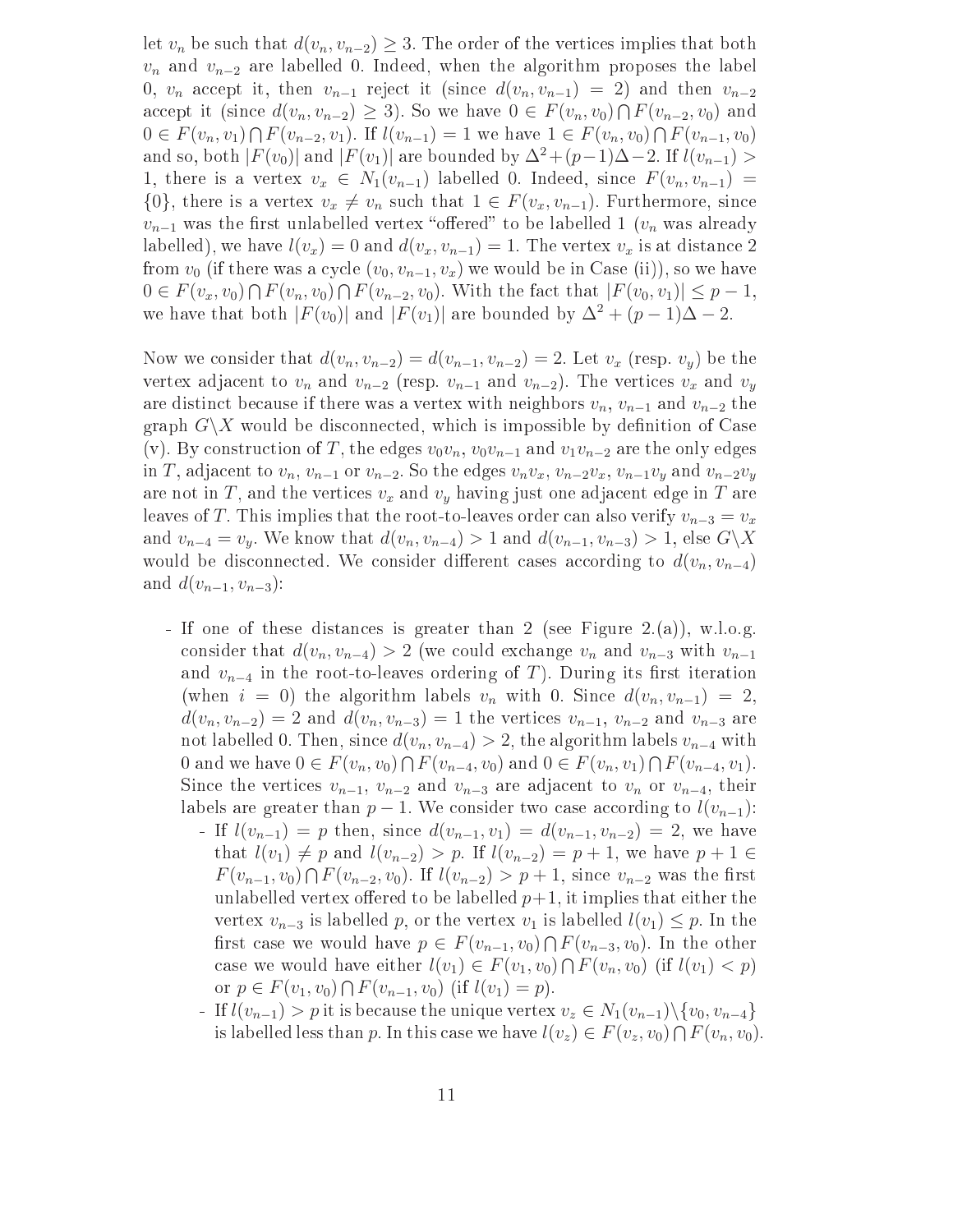

Figure 2. Case (v) with  $\Delta = 3$  and  $d(v_n, v_{n-2}) = d(v_{n-1}, v_{n-2}) = 2$ .

Whatever the subcase, with the fact that  $|F(v_0, v_1)| \leq p-1$ , we have that  $|F(v_0)|$  and  $|F(v_1)|$  are bounded by  $\Delta^2 + (p-1)\Delta - 2$ .

- If these two distances equal 2,  $d(v_n, v_{n-4}) = d(v_{n-1}, v_{n-3}) = 2$ , we have to slightly modify the order on the vertices by permuting  $v_{n-1}$  with  $v_{n-2}$  (see Figure 2.(b)). Since these two vertices are leaves in T, the order obtained still corresponds to a root-to-leaves ordering of  $T$ . With this order on the vertices, the algorithm labels the vertices  $v_n$ ,  $v_{n-1}$ ,  $v_{n-2}$  and  $v_{n-3}$ . respectively 0, 1, 2 and  $p + 1$ . Indeed:
	- The first unlabelled vertex "proposed" to be labelled 0 is  $v_n$  and so  $l(v_n) = 0$ . This implies that none of the vertices  $v_{n-1}, v_{n-2}, v_{n-3}$  and none of their neighbors (except  $v_n$ ) are labelled 0.
	- The first unlabelled vertex "proposed" to be labelled 1 is  $v_{n-1}$  and since none of its neighbors is labelled 0, we have  $l(v_{n-1}) = 1$ . This implies that none of the vertices  $v_{n-2}$ ,  $v_{n-3}$  and none of their neighbors (except  $v_{n-1}$ ) are labelled 1.
	- The first unlabelled vertex "proposed" to be labelled 2 is  $v_{n-2}$  and since none of its neighbors is labelled 0 or 1, we have  $l(v_{n-2}) = 2$ . This implies that the neighbor of  $v_{n-3}$  distinct from  $v_n$  and  $v_{n-1}$  cannot be labelled less than  $p + 2$ .
	- The vertex  $v_{n-3}$  cannot be labelled less than  $p+1$  (since  $l(v_{n-1})=1$ ). Furthermore, none of its neighbors is labelled  $l \in \{2,\ldots,p\}$ . So, since  $v_{n-3}$  is the first unlabelled vertex "proposed" to be labelled  $p + 1$ , we have  $l(v_{n-3}) = p + 1$ .

This implies that  $1 \in F(v_n, v_0) \cap F(v_{n-1}, v_0), 2 \in F(v_{n-1}, v_1) \cap F(v_{n-2}, v_1)$ and  $p + 1 \in F(v_{n-2}, v_0) \cap F(v_{n-3}, v_0)$ . With the fact that  $|F(v_0, v_1)| \le$  $p-1$ , we have that  $|F(v_0)|$  and  $|F(v_1)|$  are bounded by  $\Delta^2 + (p-1)\Delta - 2$ .

This on
lude the proof of Theorem 5.

# 5 Proof of Lemma 6

Let G be a graph with maximum degree  $\Delta \geq 3$ . We prove the lemma by showing that if G has none of the configurations (i), (ii), (iii) and (iv), then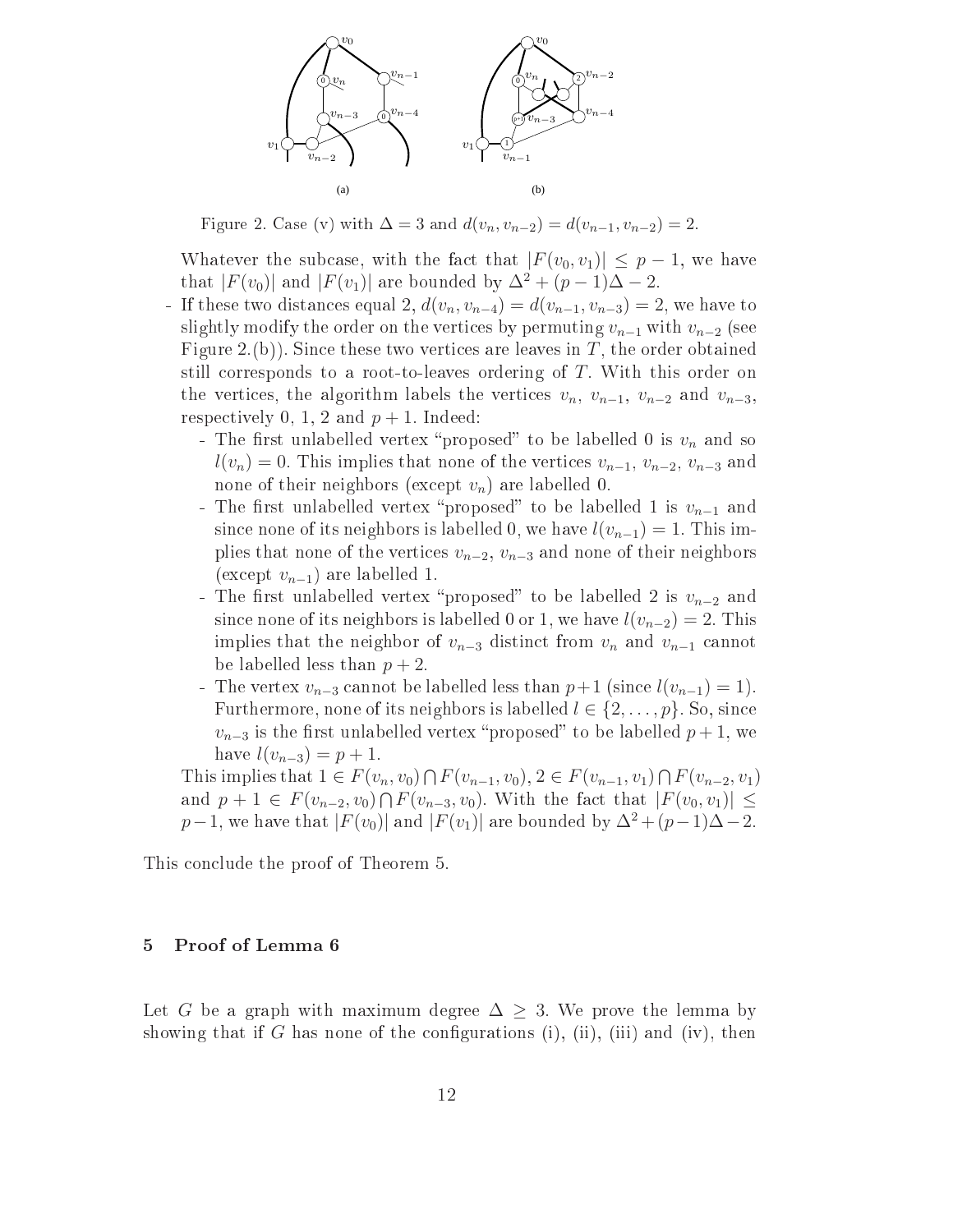

Figure 3. e-bags.

it contains configuration (v).

**Definition 15** Given an edge  $e = uv \in E(G)$ , the set of neighbors of e is  $N(e) = (N_1(u) \cup N_1(v)) \setminus \{u, v\}.$  Given  $e = uv \in E(G)$  an e-bag B is a maximal subgraph of  $G \setminus \{u, v\}$  such that, for any pair of vertices x and  $y \in V(B)$ , there is a path from x to y without internal vertices in  $N(e)$  (see Figure 3).

Note that two different e-bags can only share vertices of  $N(e)$ , else their union would be a bigger e-bag, contradicting their maximality. Given an e-bag  $B$ , let  $L(B) = V(B) \cap N(e)$  be the set of vertices linking B to the rest of the graph. The others vertices of B form the set of inner vertices of B,  $I(B)$  =  $V(B)\backslash L(B)$ . Given a set  $Y\subseteq N(uv)\cup \{u,v\}$ , the graph  $G\backslash Y$  is disconnected if there is an e-bag B with  $L(B) \subset Y$  and  $|I(B)| > 0$ .

**Remark 16** An edge  $e \in E(G)$  corresponds to the edge uv of configuration (v) iff there is a vertex  $w \in N(e)$  contained by all the e-bags.

We can found this edge uv of configuration  $(v)$  by doing the following process:

- (1) Consider two non-incident edges e and  $f \in E(G)$ .
- (2) Verify if e corresponds to the edge  $uv$  of the configuration  $(v)$ .
- (3) If not, let  $B_0$  be the e-bag containing f. Since e does not correspond to the edge uv, there are e-bags  $B_i$ , with  $i > 0$ , such that  $L(B_0) \backslash L(B_i) \neq \emptyset$ (else with  $e = uv$  and any  $w \in L(B_0)$  we would have configuration (v)). Let B be the set of all these e-bags. Let  $B_1$  be an e-bag of B that minimizes  $|L(B_1)|$  and (if there are various e-bags  $B_i$  minimizing  $|L(B_i)|$ ) then maximizes  $|I(B_1)|$ . Finally since  $|I(B_1)| \geq 2$  (c.f. Lemma 17), let e be an edge of  $B_1$  with its two ends in  $I(B_1)$  and go to step (2).

We can prove that this process terminates because each time we change  $e$ , the size of  $I(B_0)$  increases. Indeed, since none of the vertices in  $L(B_0) \setminus L(B_1)$  has a neighbor in  $B_1$ , all the vertices of  $B_0 \backslash L(B_1)$  (i.e.  $I(B_0) \cup (L(B_0) \backslash L(B_1))$ ) are in  $I(B_0)$  in the next step. So if the following lemma holds, Lemma 6 holds.

**Lemma 17** If a graph  $G$  does not contain configurations  $(i)$ ,  $(ii)$ ,  $(iii)$  and (iv), and if a given edge  $e = ab \in E(G)$  does not correspond to the edge uv of configuration (v) then the e-bag  $B_1$  (defined before) is such that  $|I(B_1)| \geq 2$ .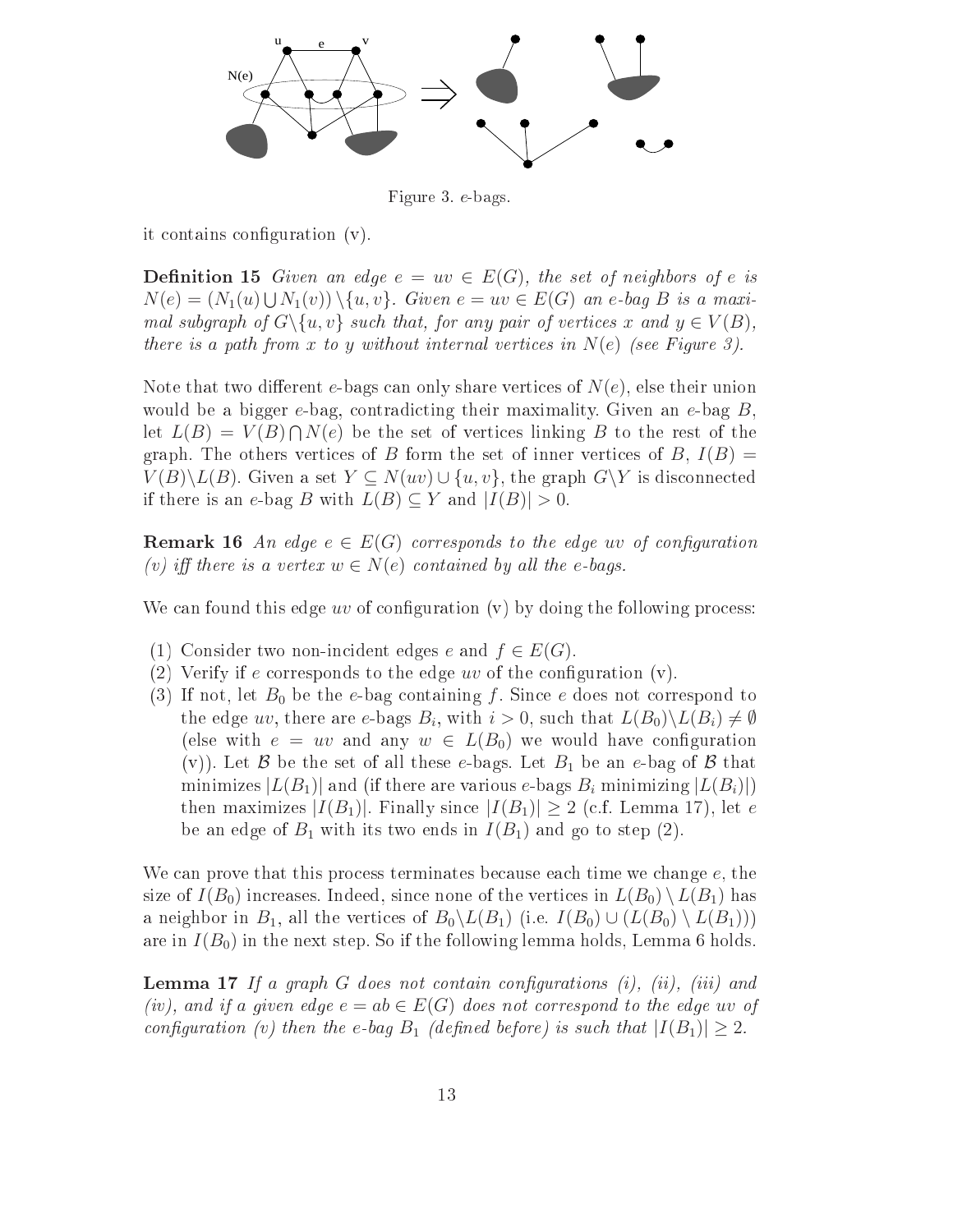

Figure 4. Cases with  $|I(B_1)| = 0$  and  $|I(B_1)| = 1$ .

**PROOF.** If  $|I(B_1)| = 0$ , let  $e' = a'b'$  be its unique edge and note that a' and b belong to  $N(e)$ . This implies that  $|L(B_1)| = 2$  and that any e-bag  $B_i \in \mathcal{B}$  has either  $|L(B_i)| \geq 3$  or  $|L(B_i)| = 2$  and  $|I(B_i)| = 0$ . If a' and b' are both neighbors of  $a$  (resp.  $b$ ) there is a cycle of length three and we are in configuration (ii), so let  $a' \in N_1(a)$  and  $b' \in N_1(b)$  (see Figure 4.(a)). Then we consider any vertex  $c \in L(B_0) \backslash L(B_1)$  (so  $c \neq a'$  and b'). W.l.o.g. let  $c \in N_1(a)$ . Since  $\{a', b, c\} \subseteq N_1(a)$  and  $(a, b, b', a')$  is cycle, if  $G \setminus \{c, a'\}$  is connected, we are in configuration (iv). So let  $G \{c, a'\}$  be disconnected. This implies that there is a vertex  $d \in V(G) \setminus \{c, a'\}$  such that all the paths from d to a pass through c or a'. The e-bag  $B_i$  containing d is such that  $L(B_i) \subseteq \{c, a'\}$  and  $d \in I(B_i)$ . Since  $b' \in L(B_0) \setminus L(B_i)$ , we have  $B_i \in \mathcal{B}$ . With the fact that  $|L(B_i)| \leq 2$  and  $|I(B_i)| \geq 1$ , this contradicts the definition of  $B_0$  and we have  $|I(B_1)| \geq 1.$ 

If  $|I(B_1)| = 1$ , let c be the unique vertex in  $I(B_1)$ . Since  $deg(c) = |L(B_1)| =$  $\Delta \geq 3$ , any e-bag  $B_i \in \mathcal{B}$  has either  $|L(B_i)| > \Delta$  or  $|L(B_i)| = \Delta$  and  $|I(B_i)| =$ 1 (when  $|I(B_i)| = 0$  we have  $|L(B_i)| = 2 < \Delta$ ). If  $\Delta \geq 4$  there are at least two cycles of length four passing through  $c$ , so we are in configuration (iii) (see Figure 4.(b) and Figure 4.(c)). For  $\Delta = 3$  (see Figure 4.(d)), let  $N_1(a) =$  $\{b, d_1, d_2\}$  and  $N_1(b) = \{a, d_3, d_4\}$ . W.l.o.g. let  $N_1(c) = L(B_1) = \{d_1, d_2, d_3\}$ . Since  $B_1 \in \mathcal{B}$ , we have  $L(B_0) \backslash L(B_1) \neq \emptyset$  and so  $d_4 \in L(B_0)$ . Since  $(a, d_1, c, d_2)$ is a cycle, if the graph  $G \setminus \{d_2, d_3\}$  is connected we are in configuration (iv), so let  $G \setminus \{d_2, d_3\}$  be disconnected. This implies, that there is a vertex z such that all the paths from z to a pass through  $d_2$  or  $d_3$ . The e-bag  $B_i$  containing z is such that  $L(B_i) \subseteq \{d_2, d_3\}$ . Since  $d_4 \in L(B_0) \setminus L(B_i)$ , we have  $B_i \in \mathcal{B}$ . With the fact that  $|L(B_i)| \leq 2$ , this contradicts the minimality of  $|L(B_1)| = \Delta$ (since  $\Delta > 2$ ). So we have  $|I(B_1)| \geq 2$  and this completes the proof of Lemma 17.

# Referen
es

[1] P. Bella, D. Král, B. Mohar and K. Quittnerová, Labeling planar graphs with a ondition at distan
e two, European J. Combin., to appear.